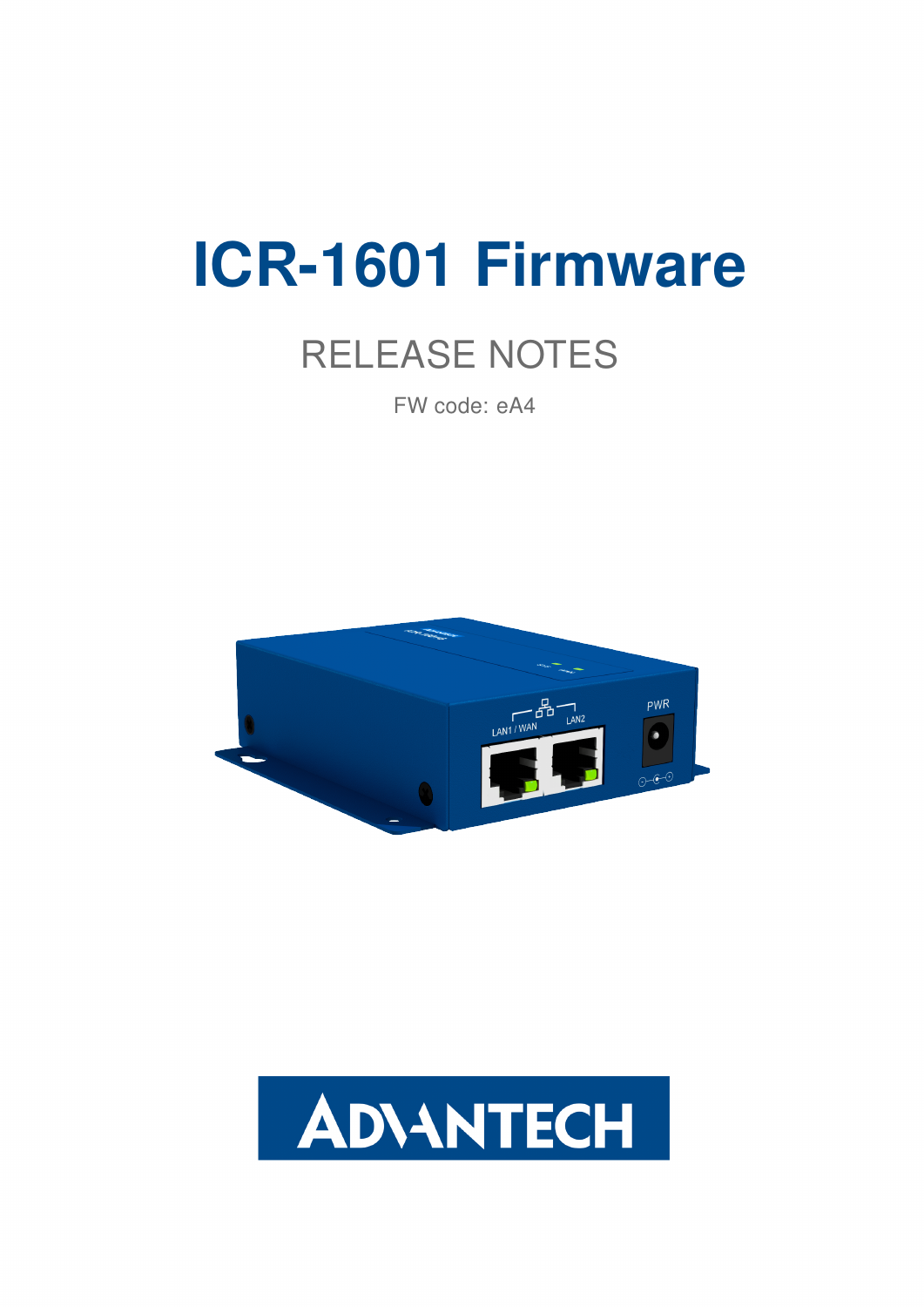

### Abstract

This document contains the changelog of all new features, fixes and other changes implemented in firmware. For detailed information about firmware of eA4 code, see the Configuration Manual for your router.

#### Firmware Details

- Short firmware version code: eA4
- Full firmware version code: IA2\_eA4.0CN0\_03131800
- Release date: December 13, 2018
- Hardware compatibility: This firmware is applicable only to routers of ICR-1601 family made by Advantech.

Advantech B+B SmartWorx s.r.o., Sokolska 71, 562 04 Usti nad Orlici, Czech Republic This document was issued on December 13, 2018